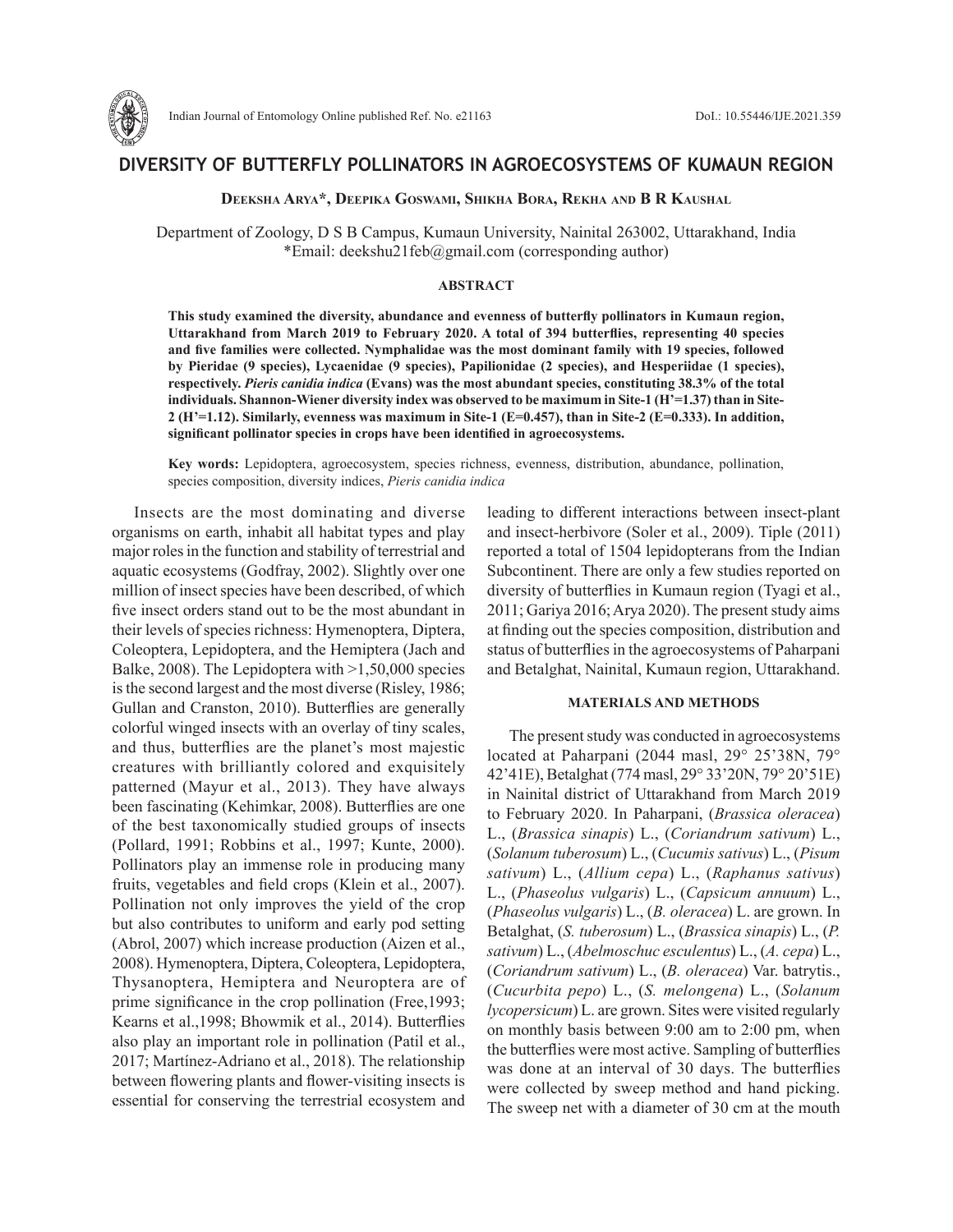| S. No. | Species                        | Common name           | Site-1                   | Site-2                   | Total                    |
|--------|--------------------------------|-----------------------|--------------------------|--------------------------|--------------------------|
|        |                                | Family: Pieridae      |                          |                          |                          |
| 1.     | Pieries canidia indica (E)     | Indian cabbage white  | 15                       | 30                       | 45                       |
| 2.     | Pontia daplidice (L)           | Bath white            | $8\,$                    | 12                       | 20                       |
| 3.     | Eurema brigitta rubella W      | Small grass yellow    | $\overline{\phantom{m}}$ | 28                       | 28                       |
| 4.     | Eurema laeta B                 | Spotless grass yellow | $\blacksquare$           | $\overline{4}$           | $\overline{4}$           |
| 5.     | Goneptyryx rhamni nepalensis D | Common brimstone      | 8                        | $\overline{4}$           | 12                       |
| 6.     | Aporia agathon (G)             | Great blackvein       | 6                        | 5                        | 11                       |
| 7.     | Colias felidi M                | Dark clouded yellow   | 13                       | $\tau$                   | 20                       |
| 8.     | Catopsilia pyranthe L          | Mottled emigrant      |                          | 7                        | $\tau$                   |
| 9.     | Pareronia hippia F             | Indian wanderer       |                          | 4                        | $\overline{4}$           |
|        |                                | Family: Nymphalidae   |                          |                          |                          |
| 10.    | Vanessa indica H               | Indian red admiral    |                          | 4                        | 4                        |
| 11.    | Vanessa cardui L               | Painted lady          |                          | $\overline{3}$           | 3                        |
| 12.    | Aglais caschmirensis K         | Indian tortoiseshell  | 12                       | 18                       | 30                       |
| 13.    | Junonia lemmonias L.           | Lemon pansy           |                          | 7                        | $\tau$                   |
| 14.    | Junonia ipitha C               | Chocolate pansy       |                          | $\overline{2}$           | $\sqrt{2}$               |
| 15.    | Neptis hylas L                 | Common sailor         |                          | $\overline{4}$           | $\overline{4}$           |
| 16.    | Ypthima inica H                | Lesser three ring     | 5                        | $\overline{\phantom{m}}$ | 5                        |
| 17.    | Ypthima baldus F               | Common five ring      |                          | $\overline{3}$           | $\overline{3}$           |
| 18.    | Callerebia scanada K           | Pallid argus          | 8                        | $\overline{2}$           | $10\,$                   |
| 19.    | Callerebia nirmala M           | Common argus          | 5                        | $\overline{a}$           | 5                        |
| 20.    | Collerebia hybrida B           | Hybrid argus          | $\overline{a}$           | $\overline{4}$           | $\overline{4}$           |
| 21.    | Acraea issoria H               | Yellow coster         | 7                        |                          | $\boldsymbol{7}$         |
| 22.    | Ariadne merione C              | Common castor         |                          | 4                        | $\overline{\mathcal{A}}$ |
| 23.    | Hypolimnas bolina (L)          | Great eggfly          |                          | $\mathbf{1}$             | $\mathbf{1}$             |
| 24.    | Lasiommata schakra K           | Common wall           | 8                        |                          | 8                        |
| 25.    | Euthalia patala K              | Common baron          |                          | $\mathfrak{Z}$           | 3                        |
| 26.    | Lethe rohria F                 | Common treebrown      |                          | $\overline{2}$           | $\overline{2}$           |
| 27.    | Danaus chrysippus L            | Plain tiger           |                          | 6                        | 6                        |
| 28.    | Parantica aglea S              | Glassy tiger          |                          | $\overline{2}$           | $\overline{2}$           |
|        |                                | Family: Lycaenidae    |                          |                          |                          |
| 29.    | Lycaena pavana K               | White bordered copper | 24                       | $\overline{\phantom{m}}$ | 24                       |
| 30.    | Lycaena phlaeas L              | Common copper         |                          | $\overline{3}$           | 3                        |
| 31.    | Euchrysops cnejus F            | Gram blue             | 4                        | $\overline{\phantom{0}}$ | $\overline{4}$           |
| 32.    | Heliophorus moorei (H)         | Azure sapphire        | 9                        |                          | 9                        |
| 33.    | Dodona durga K                 | Common punch          | 8                        | $\overline{\phantom{m}}$ | 8                        |
| 34.    | Talicada nyseus (G)            | Red pierrot           |                          | 6                        | 6                        |
| 35.    | Zizeeria sp.                   |                       | 20                       | 12                       | 32                       |
| 36.    | Pseudozizeeria maha K          | Pale grass blue       | 9                        |                          | 9                        |
| 37.    | Zizina otis F                  | Lesser grass blue     | 10                       |                          | 10                       |
|        |                                | Family: Papilionidae  |                          |                          |                          |
| 38.    | Papilio demoleus L             | Lime butterfly        | $\overline{\phantom{m}}$ | $\overline{2}$           | $\overline{2}$           |
| 39.    | Papilio polytes L              | Common Mormon         | 8                        | 12                       | $20\,$                   |
|        |                                | Family: Hespiriidae   |                          |                          |                          |
| 40.    | Borbo bevani M                 | Bevan's swift         | 6                        |                          | 6                        |
|        | Total                          |                       | 193                      | 201                      | 394                      |

Table 1. Species of butterflies (Paharpani and Betalghat, Kumaun region, Nainital, Uttarakhand.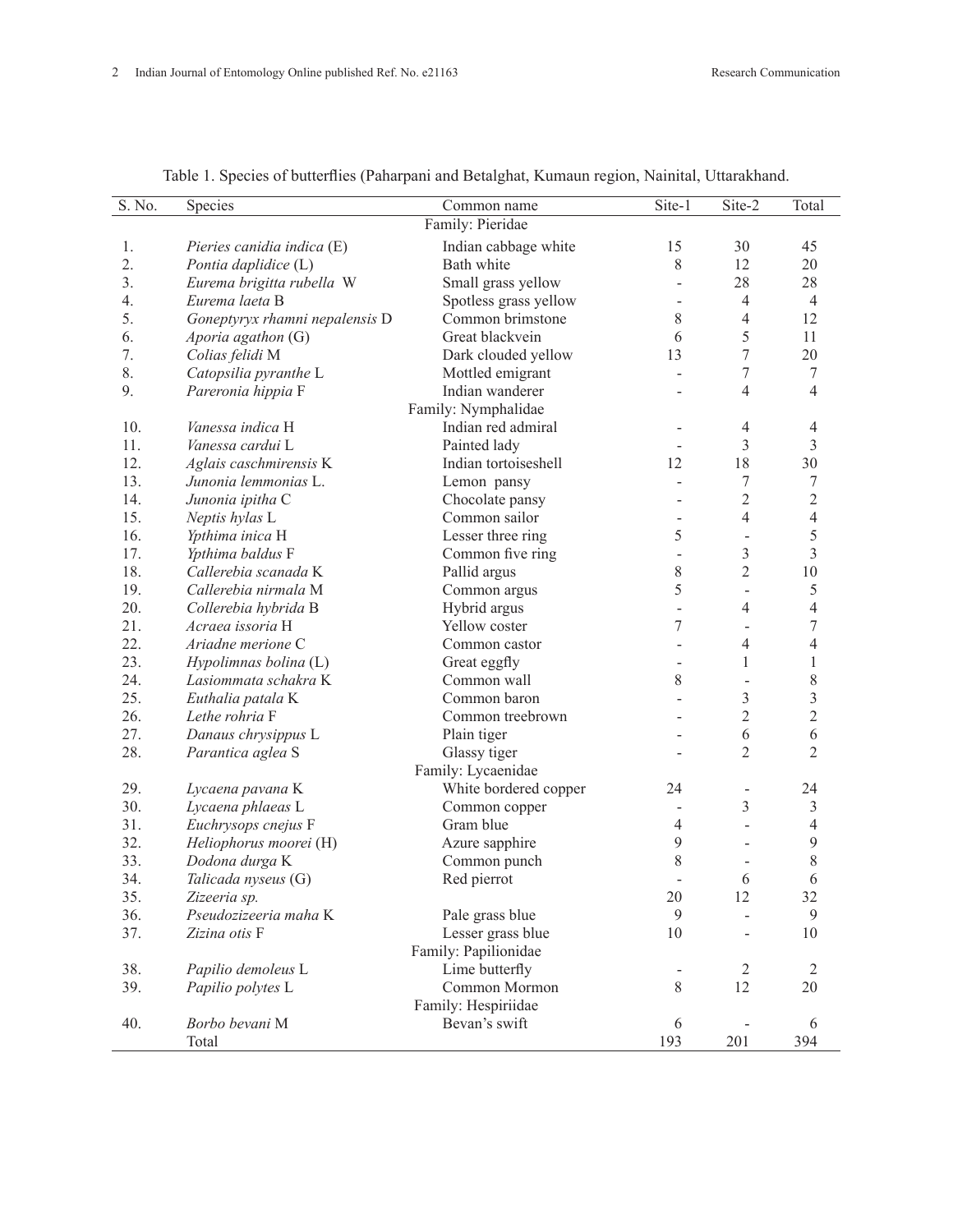and the bag length of 60 cm was used. The collected butterflies were killed with ethyl acetate soaked cotton and brought to the laboratory, processed and stretched in wooden boxes. The collected specimens were identified through various standard literatures. (Kumar, 2008; Singh, 2011). Biodiversity indices were calculated following Shannon-Wiener (1963) and evenness index (Hill, 1973).

# **RESULTS AND DISCUSSION**

During the present study, a total of 40 species of butterflies belonging to 5 families were collected (Table 1; Figs. 1-9). Out of these, nine species each belonged to the families Pieridae and Lycaenidae, 19 species to Nymphalidae, two species to Papilionidae and one species to family Hesperiidae. A total of 20 species were collected from site-1 and 29 species from site-2. Maximum species belonged to Pieridae (38.3%) and Nymphalidae (27.9%). A total of 394 individuals of butterflies were collected in two study sites: 193 individuals belonged from site-1 and 201 individuals from site-2. In terms of number of species, family Nymphalidae was the most dominant with 19 species (47.5%) followed by Pieridae and Lycaenidae (9 species, 22.5%) in each, Papilionidae (2 species, 5%) and Hesperiidae (1 species, 2.5%). Relative abundance (%) of individuals of different families are shown in Fig. 1. Overall, maximum number of individuals belonged to the Pieridae (151 individuals, 38.3%).

Temperate region of Nainital, Kumaun region, Uttarakhand commonly consists of different crops and vegetables. Different workers have documented the study of butterflies in different parts of the Nainital district (Tyagi et al., 2011; Kapkoti et al., 2016; Arya

> Percentage of individuals of different insect family collected from the study area



et al., 2017; Meena et al., 2017; Sanwal et al., 2017). The present study showed that the pollinators diversity was more in Paharpani, having more varied vegetation type and floral vegetation in comparison to Betalghat. Our findings clearly indicated that all 40 species of butterflies collected were the most diverse pollinators in the agro-ecosystem studied. The large body of butterflies helps in sticking of pollens to their legs and proboscis when they visit another flower thus making butterflies a very effective pollinator of crops (Duara and Kalita, 2013; Rader et al., 2016; Das et al.,2018). Diversity indices provide important information about rarity and commonness of species bin a community. Shannon index of diversity is considered to be the most complete measures of diversity because it takes into account both number of species and the abundance of each species. Shannon-Wiener's diversity index was higher in site-1 ( $H'=1.37$ ), than in site-2 ( $H'=1.12$ ). Similarly, Evenness was higher in site-1 (E=0.457), than in site-2 (E=0.333). The results obtained for diversity indices in the present study indicate that values obtained are comparable to other reported values for Lepidoptera in different agro-ecosystems (Arya et al., 2014, Usha and John, 2015).

# **ACKNOWLEDGEMENTS**

The authors thank the Head, Department of Zoology, D S B Campus, Kumaun University, Nainital, for providing the necessary facilities.

#### **REFERENCES**

- Abrol D P. 2007. Foraging behaviour of *Apis mellifera* L. and *Apis cerana* F. as determined by the energetics of nectar production in different cultivars of Brassica campestris var. toria. Journal of Apicultural Science 51(2).
- Aizen M A, Garibaldi L A, Cunningham S A, Klein A M. 2008. Longterm global trends in crop yield and production reveal no current pollination shortage but increasing pollinator dependency. Current Biology 18(20): 1572-1575.
- Arya M K, Dayakrishna, Chaudhary R. 2014. Species richness and diversity of Butterflies in and around Kumaun University, Nainital, Uttarakhand, India. Journal of Entomology and Zoology Studies 2(3): 153-159.
- Arya M K, Dayakrishna. 2017. Species richness and diversity of butterflies in the landscape of Nandhour Wildlife Sanctuary, Nainital, Uttarakhand. Journal of Environment and Bio-Sciences 31(2): 307-315.
- Arya M K, Verma A. 2020. Pattern in distribution of butterflies assemblages at different habitats of Corbett Tiger Reserve, Northern India. Tropical Ecology 61(2): 180-186.
- Bhowmik B, Mitra B, Bhandra K. 2014. Diversity of insect pollinators and their effect on the crop yield *Brassica Juncea* L., NP5-93 from southern West Bengal. International Journal of Research and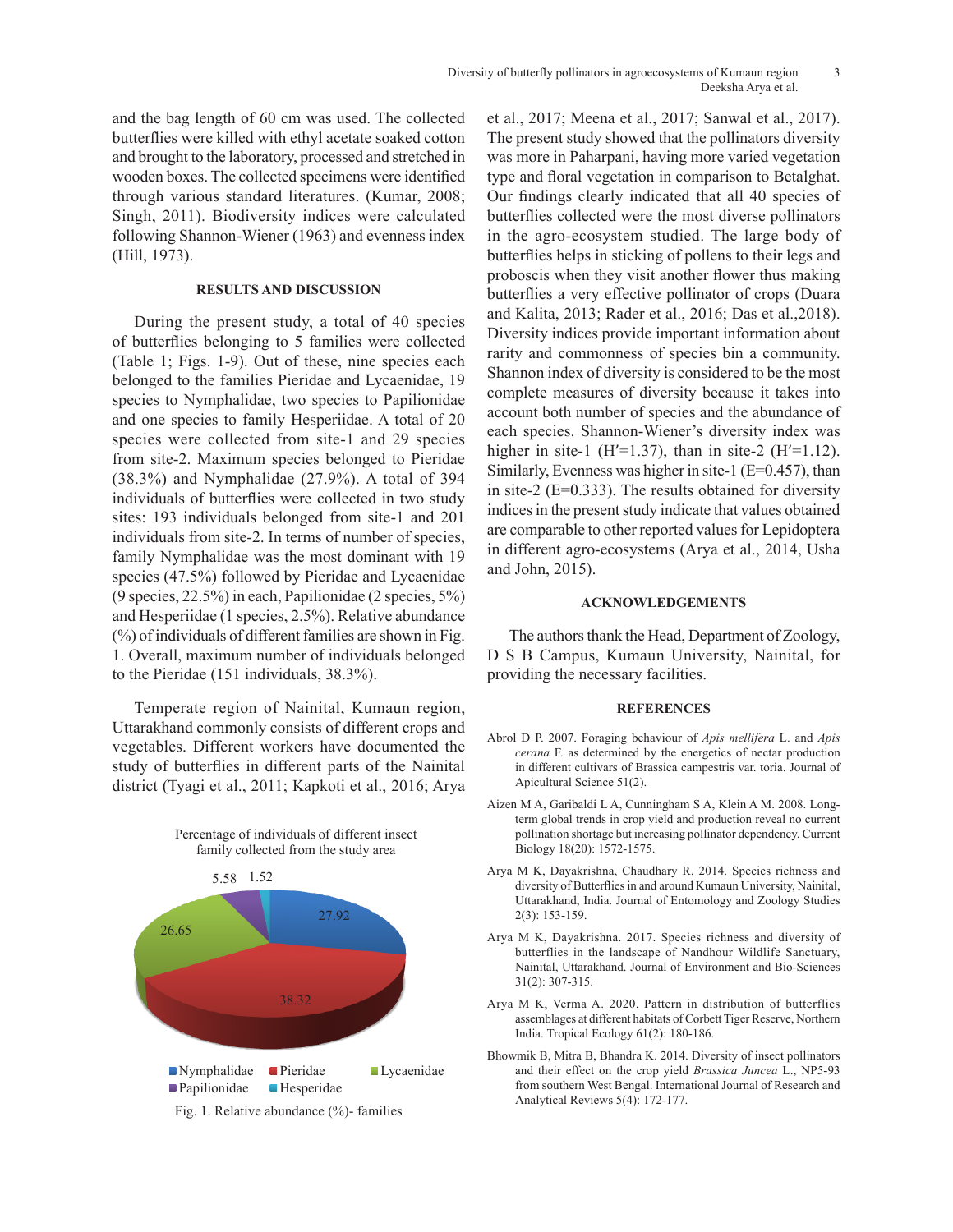

- Fig. 2-10. Habitus of abundant butterflies: 1. Vanesaa indica; 2. Aglais cashmirensis; 3. Acraea issoria; 4. Heliophorus moorei; 5. Papilio demolus; 6. Pareronia hippia; 7. Hypolimnas bolina; 8. Papilio polytes; 9. Pieris canidia indica (Linnaeus) *Hypolimnas bolina* (Linnaeus) *Papilio polytes* (Evans) *Pieris canidia indica*
- Das B J, Paul K, Baruah N, Basumatary B K. 2018. Diversity study of  insect pollinators of rabi crops cultivated in surrounding areas of Barpeta town in Assam, India. International Journal of Research Klein A.M. Vaissiere R.E. Cane L.H. Steffan, Dewenter L.Cun and Analytical Reviews 5(4): 172-177.
- Duara P, Kalita J. 2013. An investigation on the pollinating insects of *Hypolinaeus) informational bolinary of Lindschilds* (Europe) *Papilinaeus 214*(1000). 505-515.<br>Biotechnology and Pharmacy Research 2: 318-324. medicinally important plants. International Journal of Life Science,
- Free J B.1993. Insect pollination of crops. Academic press, London, UK.
- Garia A, Goswami D, Kaushal B R. 2016. Diversity and relative abundance of Lepidoptera in an Oak forest of Kumaun Himalaya. The Journal of Zoology studies 3(5): 87-94
- Godfray H C. 2002. Challenges for Taxonomy, Nature 417: 17-19.
- Gullan P J, Cranston P S. 2010. The Insects: An outline of entomology. 4th edition. Wiley- Blackwell Publishers. 565 pp.
- Hill M O. 1973. Diversity and evenness: A unifying notation and its consequences. Ecology 54: 427-432.
- Jach M, Balke M. 2008. Global diversity of water beetles (Coleoptera) in freshwater. Hydrobiologia 595(1): 419-442.
- Kapkoti B, Joshi R K, Rawal R S. 2016. Variations in the abundance and diversity of insects in apple orchards of Kumaun, Western Himalaya, India. Current Science 110(3): 438-443.
- Kearns C A, Inouye D W, Waser N M. 1998. Endangered mutualism: The conservation of plant pollinator interactions. Annual Review of Ecology Systems 29: 83-112.
- Kehimkar I D. 2008. Book of Indian butterflies. Oxford University Press. 497 pp.
- Klein A M, Vaissiere B E, Cane J H, Steffan- Dewenter I, Cunningham S A, Kremen C. Tscharntke T. 2007. Importance of pollinators in changing landscapes for world crops. Proceedings of the royal society B: biological sciences 274(1608): 303-313.
- Kumar P. 2008 Handbook on Common Butterflies of Uttarakhand. Zoological survey of India, Kolkata. 136 pp.
- Kunte K. 2000. India, a lifescape: butterflies of peninsular India. Universities Press. 254 pp.
- Martínez-Adriano C A, Díaz-Castelazo C, Aguirre-Jaimes A. 2018. Flower-mediated plant-butterfly interactions in a heterogeneous tropical coastal ecosystem. Peerj (5493) 6: 54903.
- Mayur A M, Hattappa S, Mahadevamurthy M, Chakravarthy A K. 2013. The impact of newly established Bangalore international airport on local biodiversity. Global journal of biology, agriculture and health sciences 2(2): 49-53.
- Meena D S. 2017. Study on the species composition and status of free ranging butterflies (Lepidoptera: Rhopalocera) in Pt. GB Pant High Altitude Zoo, Nainital, Uttarakhand. Journal of Entomology and Zoology Studies 5(4): 1135-1139.
- Patil K G, Kanekar A, Shende V A, Bhimrao U S. 2017. A report on butterfly diversity of Rawanwadi Reservoir, Bhandara (Maharashtra), India. Arthropods 6(1): 21-28.